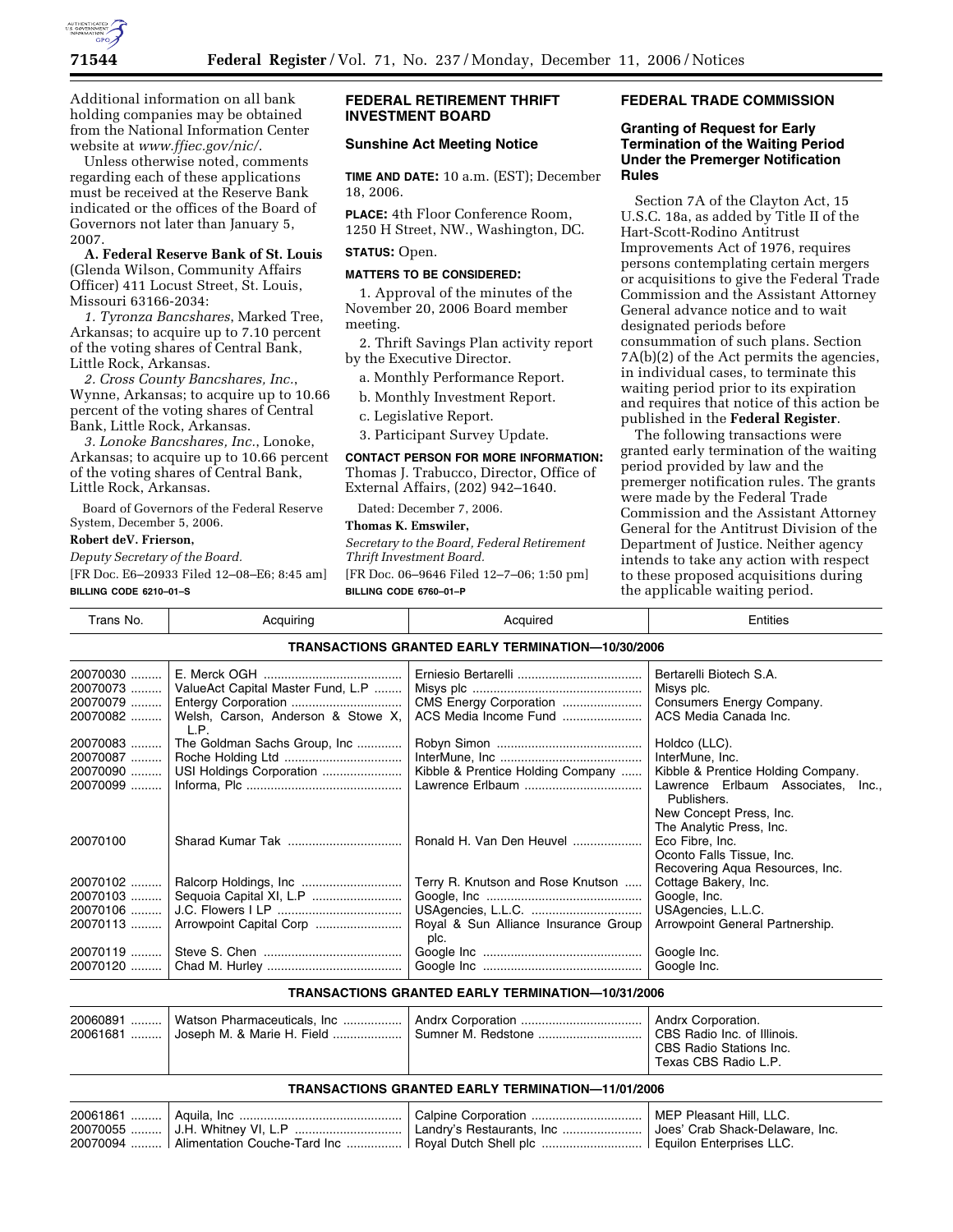| Trans No. | Acquiring                                         | Acquired                                        | Entities                                                                                                              |
|-----------|---------------------------------------------------|-------------------------------------------------|-----------------------------------------------------------------------------------------------------------------------|
| 20070095  | Alimentation Couche-Tard Inc                      |                                                 | Motiva Enterprises LLC.                                                                                               |
| 20070107  | Alimentation Couche-Tard Inc                      | Aramco Services Company                         | Motiva Enterprises LLC.                                                                                               |
| 20070108  | IntercontinentalExchange, Inc                     | Board of Trade of the City of New York,<br>Inc. | Board of Trade of the City of New York,<br>Inc.                                                                       |
| 20070109  | Sun Capital Partners IV, LP                       | Kirtland Capital Partners III L.P               | Essex Holdings LLC.                                                                                                   |
| 20070112  | International Business Machines Cor-<br>poration. |                                                 | Palisades Technology Partners LLC.                                                                                    |
| 20070121  | Lehman Brothers Holdings Inc                      | Wilton Re Holdings Limited                      | Wilton Re Holdings Limited.                                                                                           |
| 20070128  |                                                   | Leslie DeeAnn Mower                             | Cosmeceutical Creations Corporation,<br>Ltd.                                                                          |
| 20070129  |                                                   |                                                 | LTM Enterprises, Inc.<br>Neways DISC, Inc.<br>Cosmeceutical Creations<br>Corporation<br>Ltd.<br>LTM Enterprises, Inc. |
| 20070131  |                                                   | Green Mountain Power Corporation                | Neways DISC, Inc.<br>Green Mountain Power Corporation.                                                                |

# **TRANSACTIONS GRANTED EARLY TERMINATION—11/02/2006**

| 20070070 | ADF Restaurant Group, LLC         |                       | Blue Ridge Pizza Hut, Inc.<br>Chesapeake Bay Pizza Hut, Inc.<br>Mountaineer Pizza Hut, Inc. |
|----------|-----------------------------------|-----------------------|---------------------------------------------------------------------------------------------|
|          |                                   |                       | Oriole Pizza Hut, Inc.                                                                      |
|          |                                   |                       | Pizza Hut, Inc.                                                                             |
|          |                                   |                       | Pizza Hut of Alleghany County No. 1,<br>Inc.                                                |
|          |                                   |                       | Pizza Hut of Alleghany County No. 2,<br>Inc.                                                |
|          |                                   |                       | Pizza Hut of Alleghany County No. 3,<br>Inc.                                                |
|          |                                   |                       | Pizza Hut of America, Inc.                                                                  |
|          |                                   |                       | Pizza Hut of Charles County, Inc.                                                           |
|          |                                   |                       | Pizza Hut of Frederick County No. 1,<br>Inc.                                                |
|          |                                   |                       | Pizza Hut of Frederick County No. 2,<br>Inc.                                                |
|          |                                   |                       | Pizza Hut of Frederick County No. 3,<br>Inc.                                                |
|          |                                   |                       | Pizza Hut of Frederick County No. 4,<br>Inc.                                                |
|          |                                   |                       | Pizza Hut of Frederick County No. 5,<br>Inc.                                                |
|          |                                   |                       | Pizza Hut of Frederick County No. 6,<br>Inc.                                                |
|          |                                   |                       | Pizza Hut of St. Mary's County, Inc.<br>Pizza Hut of Washington County, No. 1,<br>Inc.      |
|          |                                   |                       | Pizza Hut of Washington County No. 2,<br>Inc.                                               |
|          |                                   |                       | Pizza Hut of Washington County No. 3,<br>Inc.                                               |
|          |                                   |                       | Potomac Pizza Hut, Inc.                                                                     |
|          |                                   |                       | Red Raider Pizza Company.                                                                   |
| 20070080 | Martinrea International Inc       |                       | MFSP, Inc.                                                                                  |
|          |                                   |                       | Thyssenkrupp Budd Canada, Inc.                                                              |
|          |                                   |                       | ThyssenKrupp Budd Company.                                                                  |
|          |                                   |                       | ThyssenKrupp Budd Systems Canada,<br>Ltd.                                                   |
|          |                                   |                       | ThyssenKrupp Budd Systems, LLC.                                                             |
|          |                                   |                       | ThyssenKrupp Fabco Corp.                                                                    |
|          |                                   |                       | ThssenKrupp Fabco, Inc.                                                                     |
|          |                                   |                       | ThyssenKrupp Hopkinsville, LLC.                                                             |
| 20070084 | Oak Hill Capital Partners II, L.P | Arnold Logistics, LLC | Arnold Logistics, LLC.                                                                      |
| 20070088 |                                   |                       | YouTube, Inc.                                                                               |
| 20070133 | Blackhawk Acquisition Company     |                       | Baxter Healthcare Corporation.                                                              |

# **TRANSACTIONS GRANTED EARLY TERMINATION—11/03/2006**

|  | 20070067    PAREXEL International Corporation    Behavioral and Medical Research, LLC<br>20070071    Flextronics International Ltd | International DisplayWorks, Inc    International DisplayWorks, Inc.<br>  Citadel Security Software, Inc | Behavioral and Medical Research, LLC.<br>Canberra. LLC.<br>Canberra Operating, L.P. |
|--|------------------------------------------------------------------------------------------------------------------------------------|---------------------------------------------------------------------------------------------------------|-------------------------------------------------------------------------------------|
|--|------------------------------------------------------------------------------------------------------------------------------------|---------------------------------------------------------------------------------------------------------|-------------------------------------------------------------------------------------|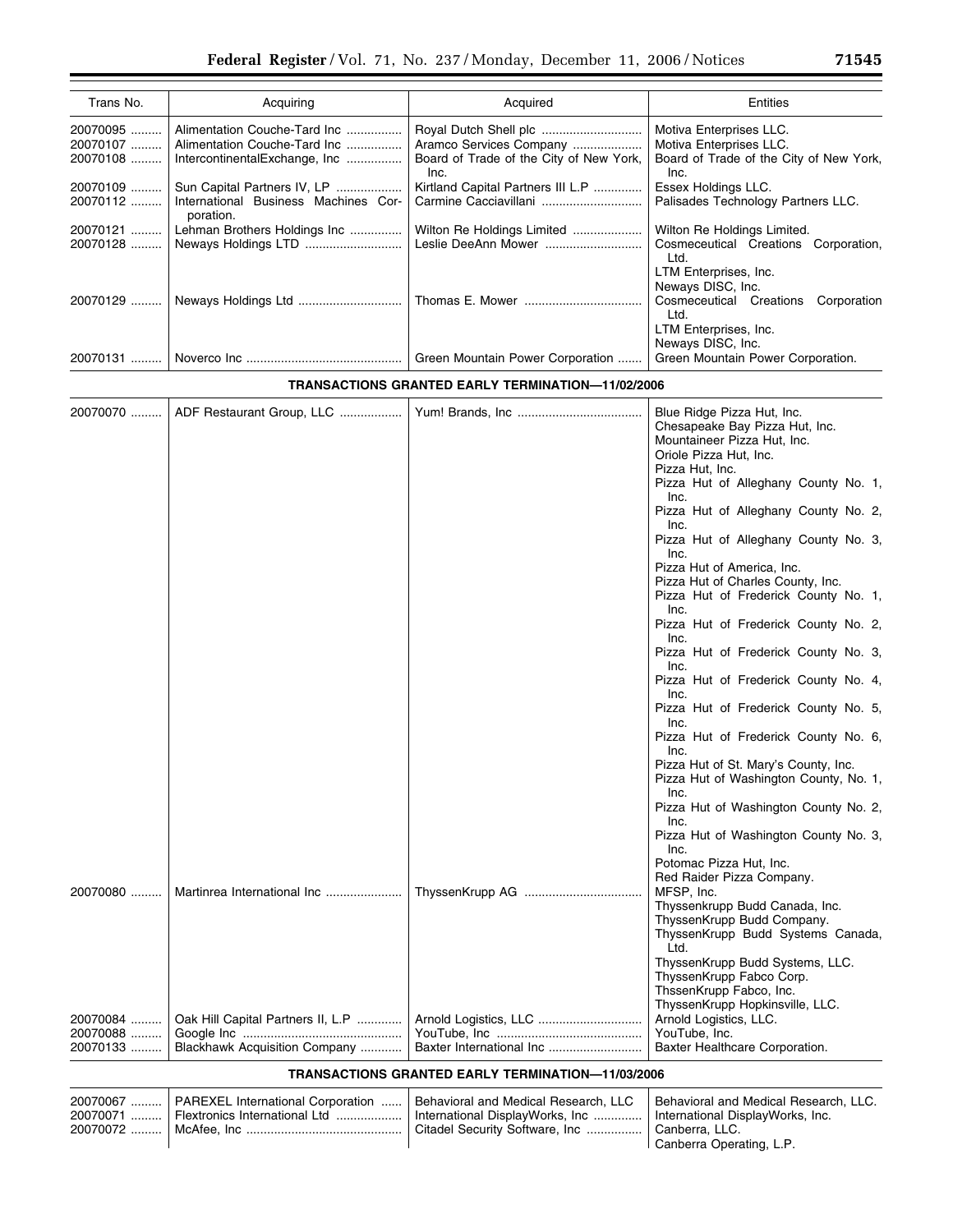| Trans No. | Acquiring                             | Acquired                                                 | Entities                                 |
|-----------|---------------------------------------|----------------------------------------------------------|------------------------------------------|
|           |                                       |                                                          | Citadel Security Software International, |
|           |                                       |                                                          | LLC.                                     |
| 20070141  |                                       | Harold Blumenstein                                       | EF&A Funding, L.L.C.                     |
| 20070143  | Thoma Cressey Fund VIII, L.P          |                                                          | Sirius Computer Solutions, Inc.          |
| 20070152  | Acquicor Technology Inc               | Jazz Semiconductor, Inc                                  | Jazz Semiconductor, Inc.                 |
| 20070158  |                                       | Liberty Media Corporation                                | OpenTV.                                  |
| 20070183  |                                       | Johnson & Johnson                                        | Johnson & Johnson.                       |
|           |                                       | <b>TRANSACTIONS GRANTED EARLY TERMINATION-11/07/2006</b> |                                          |
|           |                                       |                                                          |                                          |
| 20070085  | Illinois Tool Works, Inc              | KPS Special Situations Fund II (A), L.P                  | Speedline Holdings, I, LLC.              |
| 20070110  |                                       |                                                          | Lear Corporation.                        |
| 20070111  | Icahn Partners Master Fund LP         |                                                          | Lear Corporation.                        |
| 20070125  |                                       |                                                          | Lear Corporation.                        |
| 20070132  | Sun Capital Partners IV, LP           | Big 10 Tires Stores, Inc                                 | Big 10 Tires Stores, Inc.                |
|           |                                       | <b>TRANSACTIONS GRANTED EARLY TERMINATION-11/09/2006</b> |                                          |
| 20070140  |                                       | ProQuest Company                                         | ProQuest Alison, Inc.                    |
|           |                                       |                                                          | ProQuest Business Solutions Inc.         |
|           |                                       |                                                          | ProQuest Business Solutions, Ltd.        |
|           |                                       |                                                          | ProQuest Information Access, Ltd.        |
|           |                                       |                                                          | ProQuest UK Holdings, Ltd.               |
| 20070147  |                                       | Alternative Data Technology, Inc                         | Alternative Data Technology, Inc.        |
| 20070177  | Banco Santander Central Hispano, S.A  |                                                          | Drive Consumer USA, Inc.                 |
|           |                                       | <b>TRANSACTIONS GRANTED EARLY TERMINATION-11/13/2006</b> |                                          |
| 20061796  |                                       |                                                          | Arvato de Mexido, S.A. de C.V.           |
|           |                                       |                                                          | Bertelsmann AG.                          |
|           |                                       |                                                          | Bertelsmann Holding Spain, S.A.          |
|           |                                       |                                                          | Bertelsmann Music Group Gmhb.            |
|           |                                       |                                                          | Bertelsmann Music Group LLC.             |
|           |                                       |                                                          | <b>BMG Deutschland GmbH.</b>             |
|           |                                       |                                                          | MBG France S.A.S.                        |
|           |                                       |                                                          | BMG Music Publishing Canada Inc.         |
| 20070069  | Blue Cross Blue Shield of Michigan    | Regents of the Unviersity of Michigan                    | M-CAID.                                  |
|           |                                       |                                                          | M-CARE.                                  |
|           |                                       |                                                          | Michigan Health Insurance Company.       |
|           |                                       | <b>TRANSACTIONS GRANTED EARLY TERMINATION-11/14/2006</b> |                                          |
| 20070134  |                                       | AXIA Health Management, LLC                              | AXIA Health Management, Inc.             |
| 20070146  | Kobayashi Pharmaceutical Co., Ltd     |                                                          | Heatmax, Inc.                            |
|           |                                       |                                                          |                                          |
| 20070149  | Apollo Investment Fund, VI, L.P       | Jacuzzi Brands, Inc                                      | Jacuzzi Brands, Inc.                     |
| 20070180  |                                       | Dillon Yarn Corporation                                  | Dillon Yarn Corporation.                 |
| 20070181  | Old Republic International Company    |                                                          | Special Risk Resources<br>Insurance      |
|           |                                       |                                                          | Agency.                                  |
|           |                                       |                                                          | Virginia Surety Company, Inc.            |
| 20070193  |                                       | Crown Castle International Corp                          | Crown Castle International Corp.         |
| 20070194  |                                       | Crown Castle International Corp                          | Crown Castle International Corp.         |
| 20070196  | Abrams Capital Partners II, L.P       | Crown Castle International Corp                          | Crown Castle International Corp.         |
| 20070197  | Riva Capital Partners, L.P            | Crown Castle International Corp                          | Crown Castle International Corp.         |
| 20070198  | Whitecrest Partners, L.P              | Crown Castle International Corp                          | Crown Castle International Corp.         |
| 20070199  |                                       |                                                          | Indus International, Inc.                |
| 20070201  | Harpoon Acquisition Corporation       |                                                          | Open Solutions, Inc.                     |
| 20070205  | Madison Dearborn Capital Partners V-  | The Yankee Candle Company, Inc                           | The Yankee Candle Company, Inc.          |
| 20070206  | A, L.P.                               |                                                          |                                          |
|           | Thoma Cressey Fund VIII, L.P          | Harbert Private Equity Fund II, L.L.C                    | Community Hospices of America, Inc.      |
| 20070209  | Level 3 Communications, Inc           |                                                          | Broadwing Corporation.                   |
| 20070211  | InterMedia Partners VII, L.P          |                                                          | LIN Television of San Juan, Inc.         |
|           |                                       |                                                          | S&E Network, Inc.                        |
|           |                                       |                                                          | WAPA America, Inc.                       |
| 20070216  | The James Balsillie Family Trust II   |                                                          | Lemieux Development, LP.                 |
|           |                                       |                                                          | Pittsburgh Penguins Enterprises Com-     |
|           |                                       |                                                          | pany.                                    |
|           |                                       |                                                          | WBS Hockey, LP.                          |
| 20070217  |                                       |                                                          | Kanbay International, Inc.               |
|           |                                       | Deutsche Telekom AG                                      | T-Moblie USA, Inc.                       |
| 20070220  |                                       |                                                          |                                          |
| 20070225  |                                       |                                                          | Psychological Services, Inc.             |
| 20070226  | Doughty Hanson & Co. IV               |                                                          | Zobele Holding S.p.A.                    |
| 20070228  | Harbinger Capital Partners Offshore   |                                                          | Applica Incorporated.                    |
|           | Fund I, Ltd.                          |                                                          |                                          |
| 20070230  | Court Square Capital Partners II, L.P | Soros Limited Partner, LLC                               | AE Europe Holdings, Inc.                 |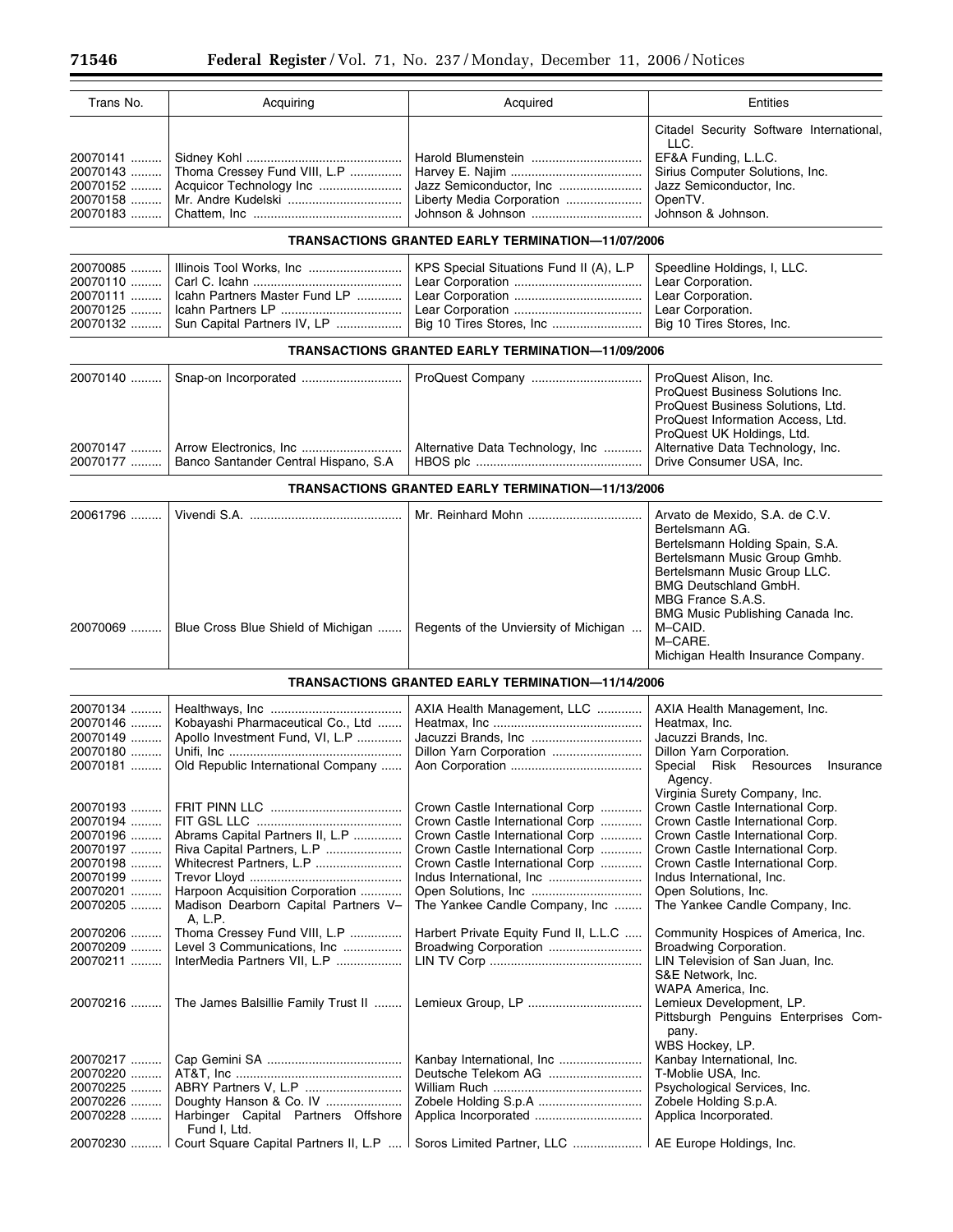| Trans No.                                    | Acquiring                         | Acquired                                              | Entities                                                                                                                                                                   |
|----------------------------------------------|-----------------------------------|-------------------------------------------------------|----------------------------------------------------------------------------------------------------------------------------------------------------------------------------|
| 20070232                                     | Community Newspaper Holdings, Inc |                                                       | Ottaway Newspapers of Pennsylvania,<br>L.P.<br>Ottoway Newspapers, Inc.<br>The Mail Tribune, Inc.<br>The Santa Cruz Sentinel, Inc.<br>The Traverse City Record-Eagle, Inc. |
| 20070233<br>20070234<br>20070241<br>20070242 | Affordable Care Holding Corp      | Wellington Underwriting plc<br>The Resolute Fund, L.P | Wellington Underwriting plc.<br>MetaSolv, Inc.<br>Affordable Care, Inc.<br>Precision Engineered Products Hold-<br>ings, Inc.                                               |

#### **TRANSACTIONS GRANTED EARLY TERMINATION—11/15/2006**

|          | 20070114    AIG Highstar Capital II, L.P      | Interstate Waste Services Holding Com-                             | Interstate Waste Services Holding Com- |
|----------|-----------------------------------------------|--------------------------------------------------------------------|----------------------------------------|
|          |                                               | pany, Inc.                                                         | pany. Inc.                             |
|          | 20070179    TransMontaigne Partners, L.P      |                                                                    | TransMontaigne Product Services, Inc.  |
|          | 20070186    Oak Hill Capital Partners II, L.P |                                                                    | Atlas Copco North America, Inc.        |
| 20070187 |                                               | Ripplewood Partners II, L.P …………………   Atlas Copco AB ………………………………… | Atlas Copco North America, Inc.        |

### **TRANSACTIONS GRANTED EARLY TERMINATION—11/17/2006**

| 20070191                                                                                     | Tenaska Power Fund, L.P                                                                                                                                                                             | Constellation Energy Group, Inc                                                                                                                                                                 | Big Sandy Peaker Plant, LLC.<br>CP High Desert II, Inc.<br>CP High Desert I, Inc.<br>HE Supply Company, LLC.<br>Holland Energy, LLC.<br>Rio Nogales II, Inc.<br>Rio Nogales I, Inc.<br>University Park Energy, LLC.<br>UP Supply, LLC.<br>Wolf Hills Energy, LLC. |
|----------------------------------------------------------------------------------------------|-----------------------------------------------------------------------------------------------------------------------------------------------------------------------------------------------------|-------------------------------------------------------------------------------------------------------------------------------------------------------------------------------------------------|-------------------------------------------------------------------------------------------------------------------------------------------------------------------------------------------------------------------------------------------------------------------|
| 20070195<br>20070202<br>20070213<br>20070214<br>20070229<br>20070235<br>20070247             | Fortress Pinnacle Investment Fund, LLC<br>Internap Network Services Corporation<br>Signature Hospital Holding, LLC                                                                                  | Crown Castle International Corp<br>FrontPoint Partners, LLC<br>VitalStream Holdings, Inc<br>Converium Holding AG, Zug                                                                           | Crown Castle International Corp.<br>Petrie Parkman & Co., Inc.<br>2Wire, Inc.<br>FrontPoint Partners, LLC.<br>VitalStream Holdings, Inc.<br>Converium Holdings (North America),<br>Inc.<br>ALL.                                                                   |
|                                                                                              |                                                                                                                                                                                                     |                                                                                                                                                                                                 | c/o LifePoint Hospitals, Inc.<br>LifePoint WV Limited, Partner, LLC.<br>S.J. Ventures Properties, Limited Part-<br>nership.<br>St. Joseph's Healthcare System, Limited<br>Partnership.                                                                            |
| 20070252<br>20070261<br>20070262<br>20070264<br>20070265<br>20070275<br>20070283<br>20070285 | IDB Holding Corporation Ltd<br>Coconut Palm Acquisition Corp<br>Bank of America Corporation<br>KKR European Fund II, Limited<br>Lincolnshire Equity Fund III, L.P<br>MMP Capital Partners (QP), L.P | Equity Broadcasting Corporation<br>Momentum Energy Group Inc<br>Societe D'Investissement Familiale<br>Dawn Enterprises Incorporated<br>Wynn Resorts, Limited<br>TCW Special Placements Fund III | Koor Industries Ltd.<br>Equity Broadcasting Corporation.<br>Momentum Energy Group Inc.<br>Stellent, Inc.<br>Societe D'Investissement Familiale.<br>Dawn Enterprises Incorporated.<br>Wynn Resorts, Limited.<br>Houston Harvest Gift Products, LLC.                |

### **TRANSACTIONS GRANTED EARLY TERMINATION—11/20/2006**

| 20070097    TPG-Axon Partners, (Offshore), Ltd<br>20070257    Platinum Equity Capital Partners, L.P | Triad Hospitals, Inc | Triad Hospitals, Inc.<br>Triad Hospitals, Inc.<br>Drive Consumer USA Inc.<br>ESCO Integrated Manufacturing Con-<br>cord. Inc. |
|-----------------------------------------------------------------------------------------------------|----------------------|-------------------------------------------------------------------------------------------------------------------------------|
| 20070268    Automatic Data Processing, Inc                                                          |                      | ESCO Integrated Manufacturing Tempe,<br>Inc.<br>Taxware, LP.                                                                  |
|                                                                                                     |                      | Logan's Roadhouse, Inc.                                                                                                       |

# **TRANSACTIONS GRANTED EARLY TERMINATION—11/21/2006**

| 20070130    Nautilus Holdings Acquisition Corp | General Electric Company    GE Bayer Specialties Srl. | General Electric Canada.                                                                                |
|------------------------------------------------|-------------------------------------------------------|---------------------------------------------------------------------------------------------------------|
|                                                |                                                       | General Electric Plastics GmbH.<br>GE NewCo Pte. Ltd-Singapore.<br>GE OSI Industria de Silicones. Ltda. |

▀